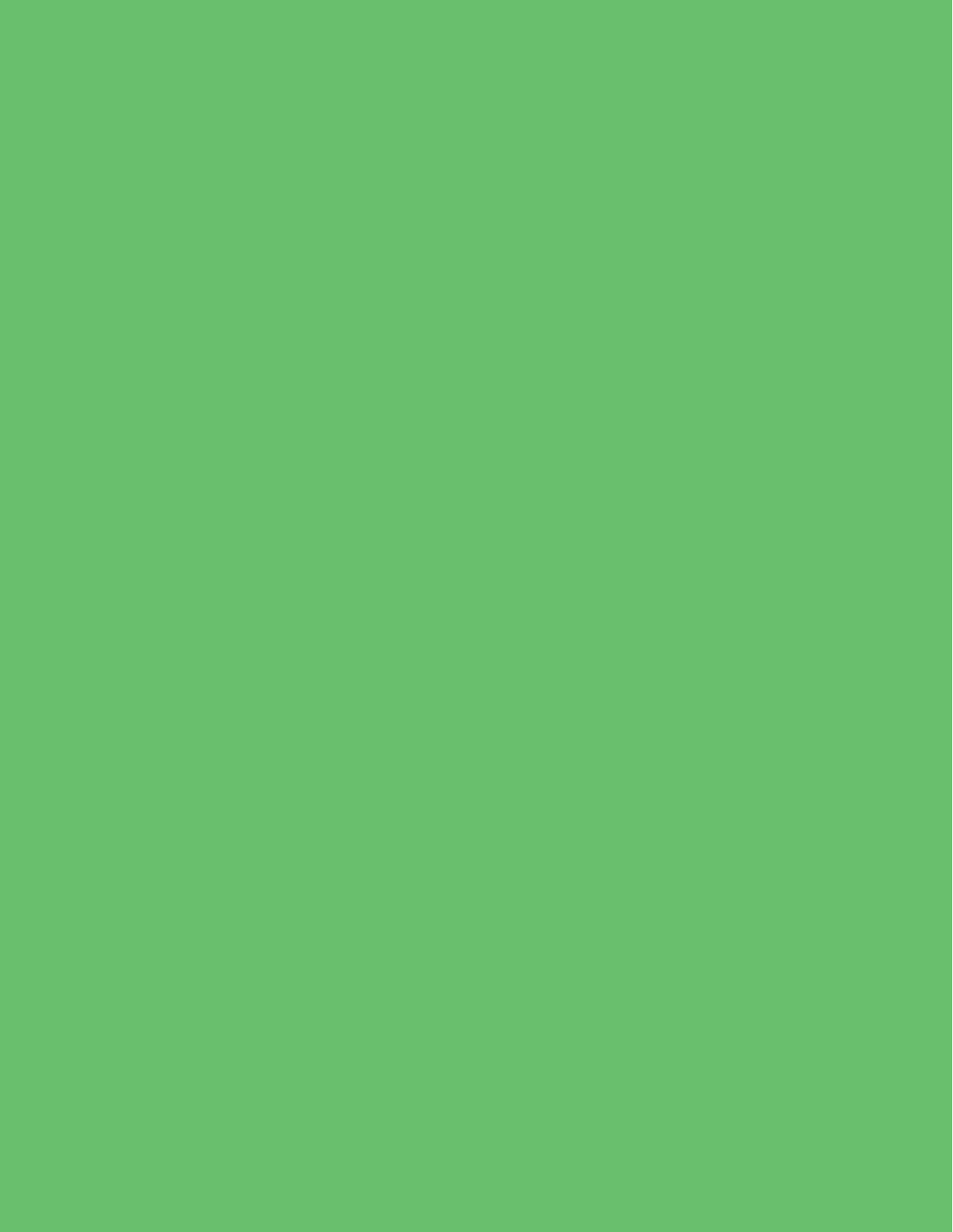## **Summary**

Great teaching has long been seen as an innate skill in India. But the Government of Karnataka believed that the best teachers are made, not born.

In 2017, the Department of State Education Research and Training of Karnataka, in collaboration with the Azim Premji foundation, launched a teacher education initiative called Guru Chethana. This initiative aimed to address the concerns in teacher education programs, and make teacher development efforts more meaningful and relevant. This document explains how the massive exercise of re-designing the approach to professional development was implemented using Zoho Creator.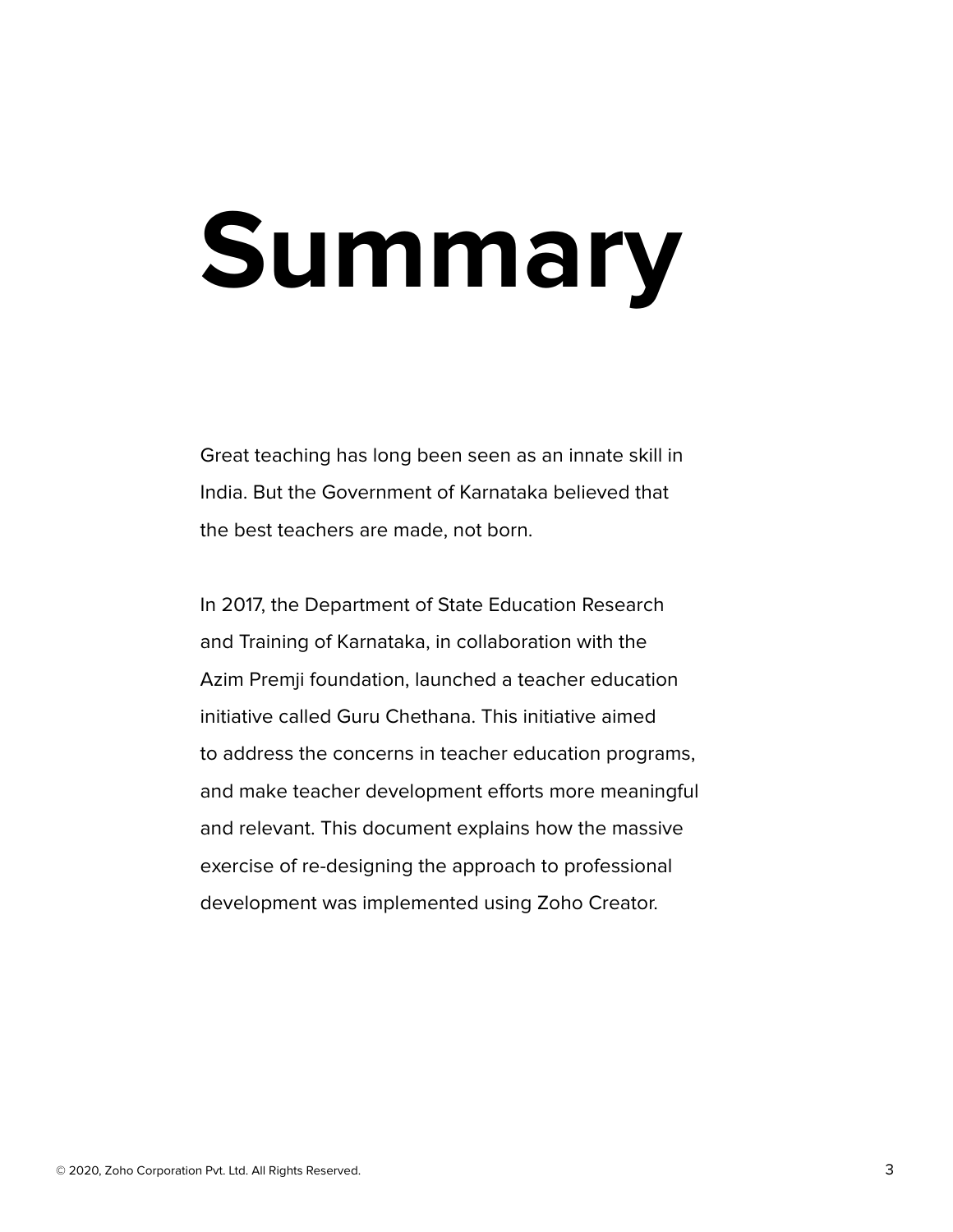## **The old system**

- Programs and modules were centrally designed and  $\heartsuit$ delivered, regardless of a teacher's needs and interests.
- Experienced teachers focused mostly on addressing issues  $\heartsuit$ in textbooks, rather than building a conceptual, deeper understanding combined with constructive pedagogy courses.
- $\heartsuit$
- Keeping track of thousands of textbooks was a logistical nightmare.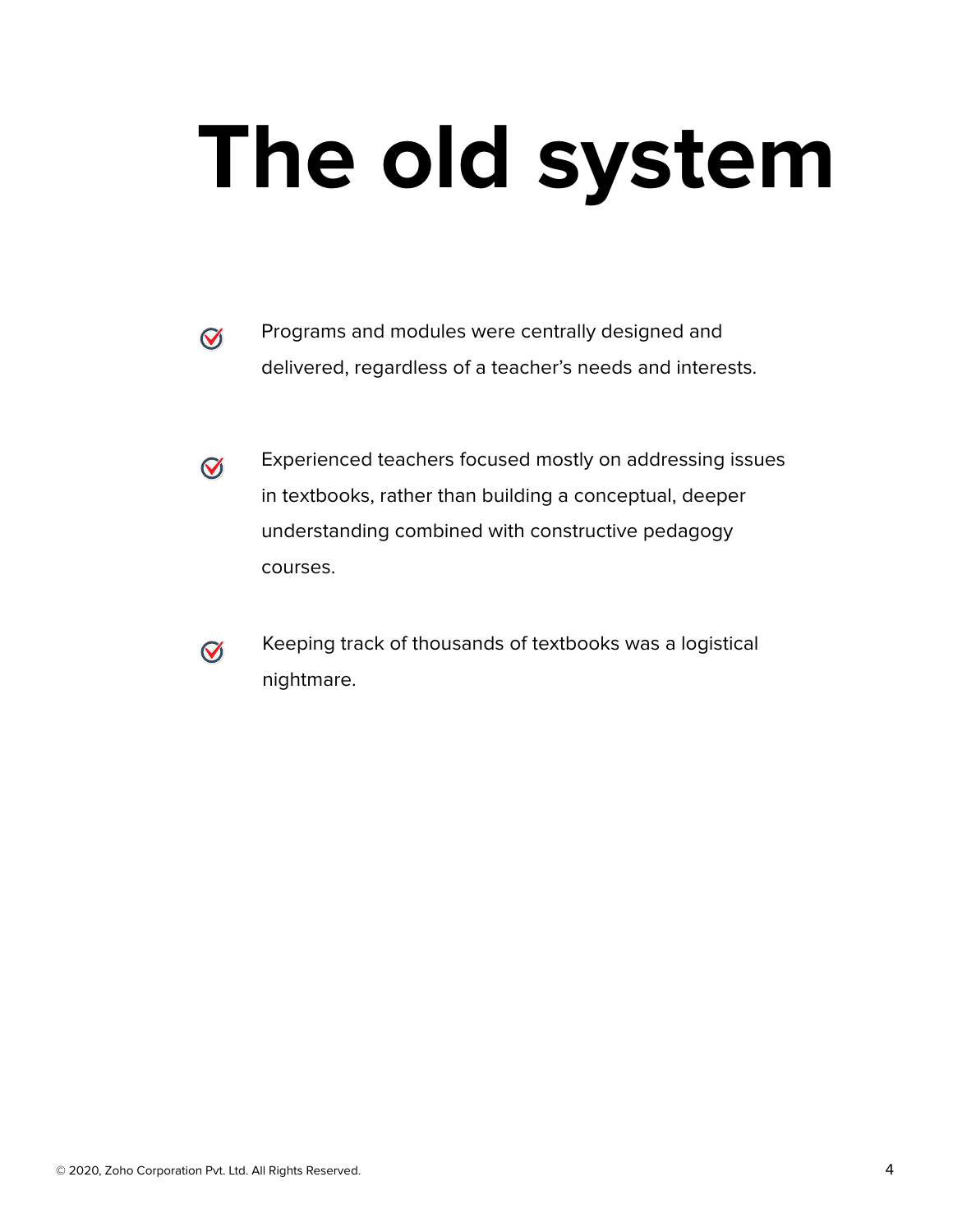## **A vision of education reform**

The state decided to provide active learning opportunities for teachers. They needed a dramatic overhaul of how they prepared, inducted, and retained good teachers. Their major requirements were:

- **Easy-to-use mobile app**
- **Trainings based on preferences expressed by the teachers**
- $\checkmark$ **Online attendance capturing with Aadhaar Integration**
- **Real time reports at state, district and block levels**

The major challenge was that the teachers didn't have email accounts and DSERT wanted the app ready within a short time.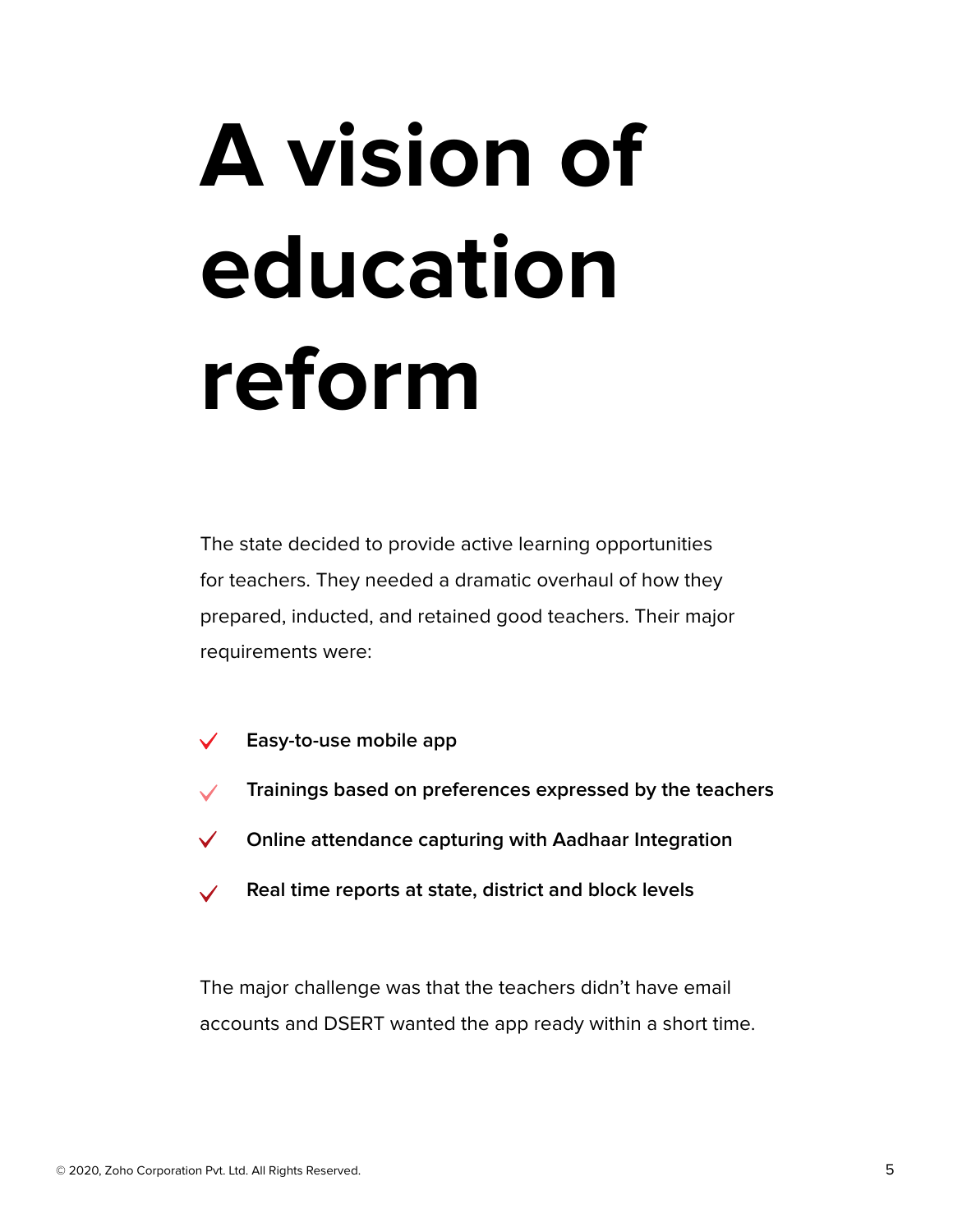### **From vision to action**

Zoho Creator offered a cloud-based learning app called TTMS (Teacher Training Management System) for the professional development plan that the state envisioned for its teachers.

This project, developed in **45 days** and initially used by **20 users, scaled up seamlessly for 200,000 users** accessing it in different roles. Zoho Mail offered free mail accounts for all the users.

#### **Online library**

A variety of study materials in the course catalogue are organized on **Zoho's cloud.** Trainers can upload documents, PDFs, slideshows, and audio and video files **in minutes**, which teachers can then download to prepare for training sessions.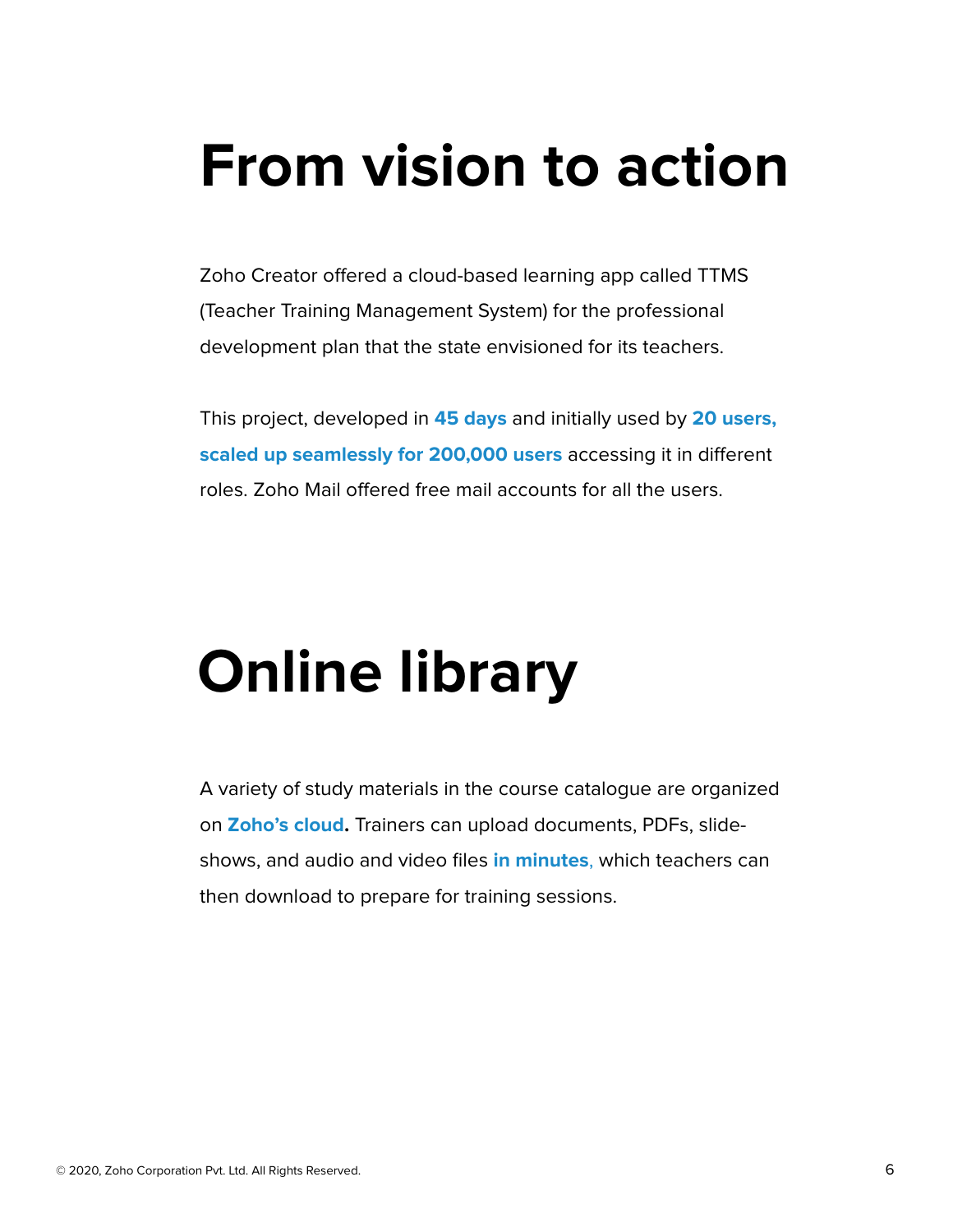### **Native mobile app**

Apart from its web version, the **multilingual** TTMS (English and Kannada) also has a modern and easy-to-use mobile app with features like **push notifications** for reminders and updates, and **offline sync** of content and assessments.

## **Automated login creation**

Since most of the users didn't have an email address, Zoho Mail automated account creation for the list of users (teachers, trainers and admins) uploaded to the Creator database. As soon as their Zoho Mail account is created, the users receive **an SMS invitation link** to access the TTMS app.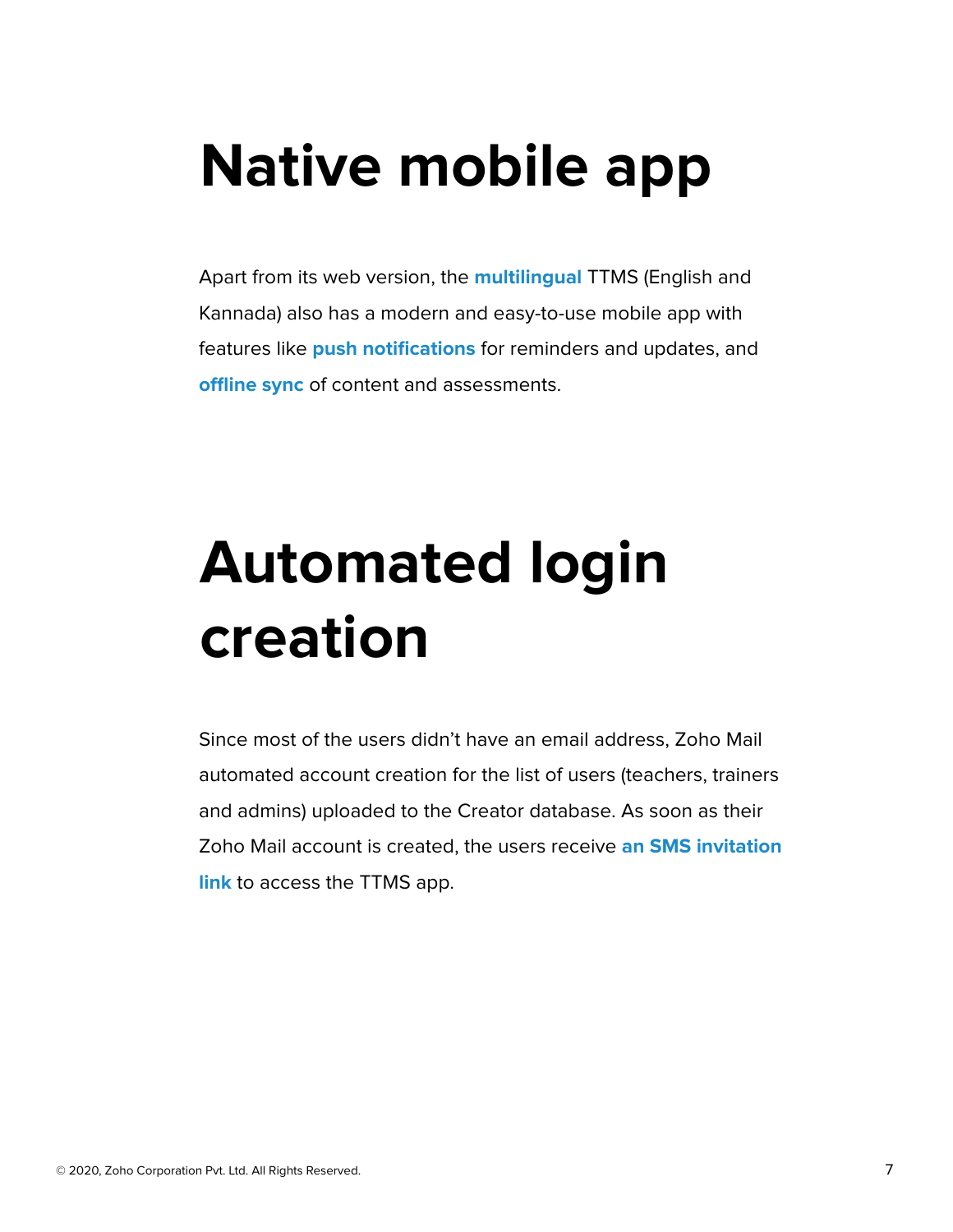#### **Course registration**

Teachers can download the app from PlayStore/AppStore and register for professional development courses—with their preferences. Once they register, they get notifications via SMS on scheduled training dates and times.

#### **Administration**

This module enables Education Department officials to **schedule training sessions** for different venues. It **automates the creation of training batches,** consisting of up to 40 teachers each, based on the course and timing preferences of the teachers.

| <b>TTMS 1.0</b> |                         |                                                |                                  |                          |                                     |             |                        |                                 |                      |            |                                     |                               | ۵<br>r<br>₳                       |
|-----------------|-------------------------|------------------------------------------------|----------------------------------|--------------------------|-------------------------------------|-------------|------------------------|---------------------------------|----------------------|------------|-------------------------------------|-------------------------------|-----------------------------------|
|                 | Dashboard               | <b>Available Training Modules</b>              | <b>Training Module Selection</b> |                          | <b>Batch Formation</b>              |             | Master                 |                                 | <b>Common Master</b> |            | <b>Mark Exclusion</b><br>Attendance | Feedback                      | My Trainings                      |
|                 |                         |                                                |                                  |                          |                                     |             |                        |                                 |                      |            |                                     |                               |                                   |
| SI.<br>No.      |                         | Module Name                                    |                                  | Priority<br>$\mathbf{1}$ | Priority Priority<br>$\overline{2}$ | 3           | $\boldsymbol{\Lambda}$ | Priority Priority Priority<br>5 | 6                    | Total      | No. of Trainings<br>Scheduled       | No. of Trainings<br>Completed | No. of Teachers<br>Trained so far |
|                 |                         | Consolidate<br><b>Year Based</b>               |                                  |                          |                                     |             |                        |                                 |                      |            |                                     |                               |                                   |
| $\mathbf{1}$    |                         | 8-Multilingualism and Linguistic Skills        |                                  | 941                      | 1483                                | 1094        | 730                    | 363                             | 264                  | 4248       | 19                                  | 19                            | 721                               |
| 2               |                         | 9-Teaching literature and assessment           |                                  | 671                      | 1214                                | 972         | 704                    | 278                             | 255                  | 3561       | 9                                   | $\circ$                       | 372                               |
| 3               |                         | 6-Dimensions of language                       |                                  | 2313                     | 951                                 | 672         | 611                    | 318                             | 238                  | 4547       | 23                                  | 23                            | 831                               |
| 4               |                         | 7-Language Learning Theory and Approach        |                                  | 1648                     | 1636                                | 1016        | 1428                   | 416                             | 361                  | 5728       | 22                                  | 22                            | 843                               |
| 5               | 1- Kannada Language     |                                                |                                  | 13332                    | 4649                                | 3026        | 2916                   | 2324                            |                      | 2093 23923 | 126                                 | 125                           | 4968                              |
| 6               |                         | 2-Nature and structure of language             |                                  | 5040                     | 5573                                | 2968        | 2631                   | 1560                            | 1899                 | 16212      | 19                                  | 19                            | 770                               |
| $\overline{7}$  |                         | 3-Language acquisition and language learning   |                                  | 5281                     | 3629                                | 3089        | 2518                   | 894                             | 1122                 | 14517      | 58                                  | 58                            | 2341                              |
| 8               | 4-Language skills       |                                                |                                  | 16062                    | 11665                               | 6921        | 7049                   | 3271                            | 3679                 | 41697      | 214                                 | 211                           | 8602                              |
| 9               |                         | 5-Alternative perspectives in grammar learning |                                  | 16110                    | 9839                                | 5623        | 5803                   | 2004                            | 2080                 | 37375      | 199                                 | 195                           | 7903                              |
| 10              | 10-Number Systems       |                                                |                                  | 5518                     | 8805                                | 6374        | 4288                   | 2759                            | 2055                 | 24985      | 124                                 | 123                           | 4995                              |
| 11              |                         | 11-Basic Operations on Whole Numbers           |                                  | 5882                     | 8995                                | 6002        | 4719                   | 2222                            | 1842                 | 25598      | 157                                 | 155                           | 6225                              |
| 12              | 12-Measurement          |                                                |                                  | 3503                     | 5489                                | 4760        | 3074                   | 1940                            | 1620                 | 16826      | 83                                  | 81                            | 3281                              |
| 13              | 13-Mensuration          |                                                |                                  | 3292                     | 6011                                | 3654        | 4166                   | 922                             | 882                  | 17123      | 81                                  | 78                            | 3166                              |
| 14              |                         | 22-Introduction of Nali-Kali - Basic Module    |                                  | 10100                    | 3388                                | 3841        | 3871                   | 891                             | 672                  | 21200      | 726                                 | 726                           | 50064                             |
| 15              |                         | 23-Nali-Kali - Kannada                         |                                  | 7944                     | 10415                               | 4980        | 3130                   | 1892                            | 1196                 | 26469      | 60                                  | 60                            | 2459                              |
|                 | 16 24-Nali-Kali - Maths |                                                |                                  | 3168                     | 7257                                | <b>9774</b> | 4627                   | 1883                            |                      | 1603 24826 | 59                                  | 50                            | 2385                              |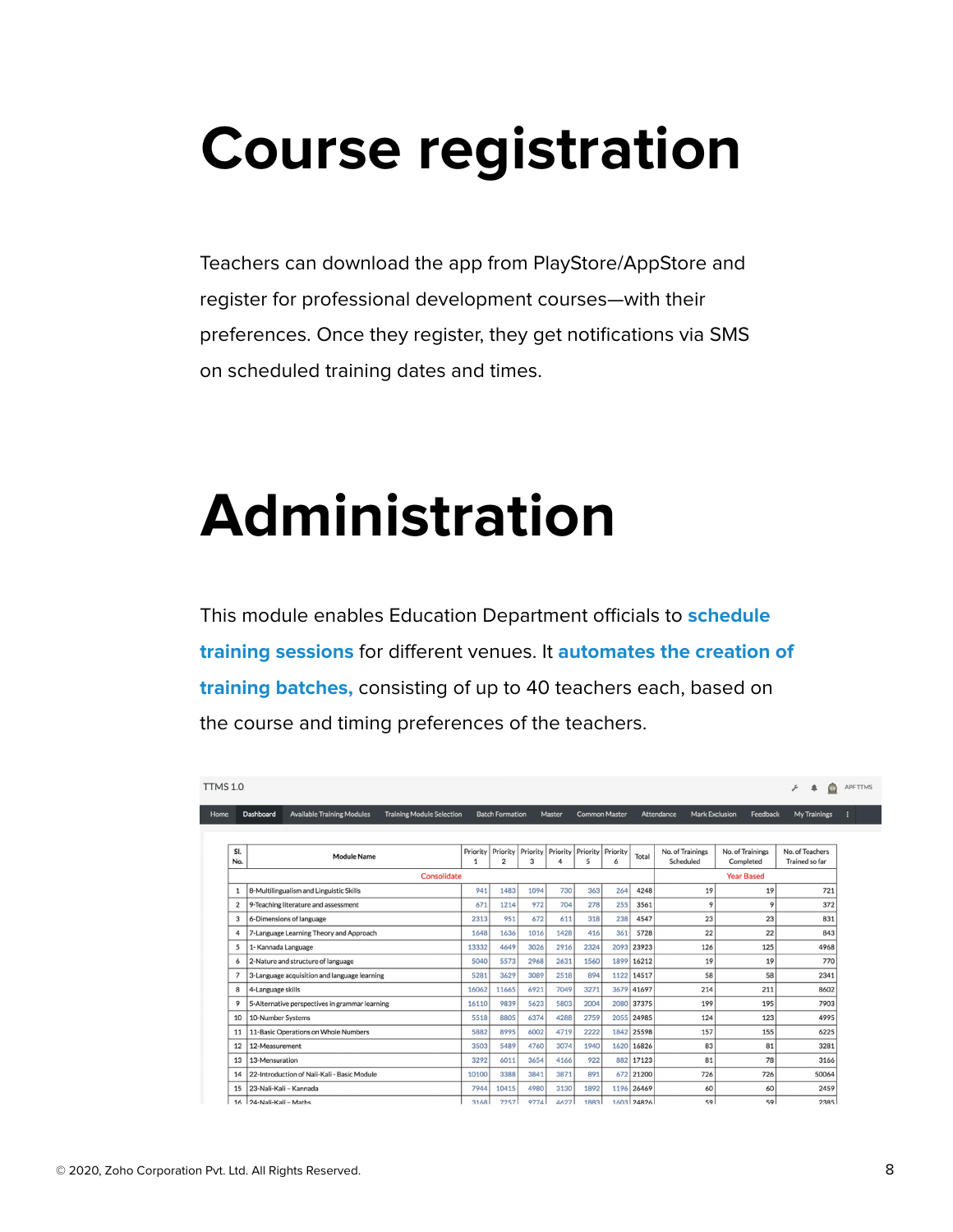### **Training**

The schedule with the list of teachers and session times can be viewed by trainers through the app. This module enables trainers to **create and track** lesson plans, mark attendance, assess teachers and generate reports **both online and offline.**

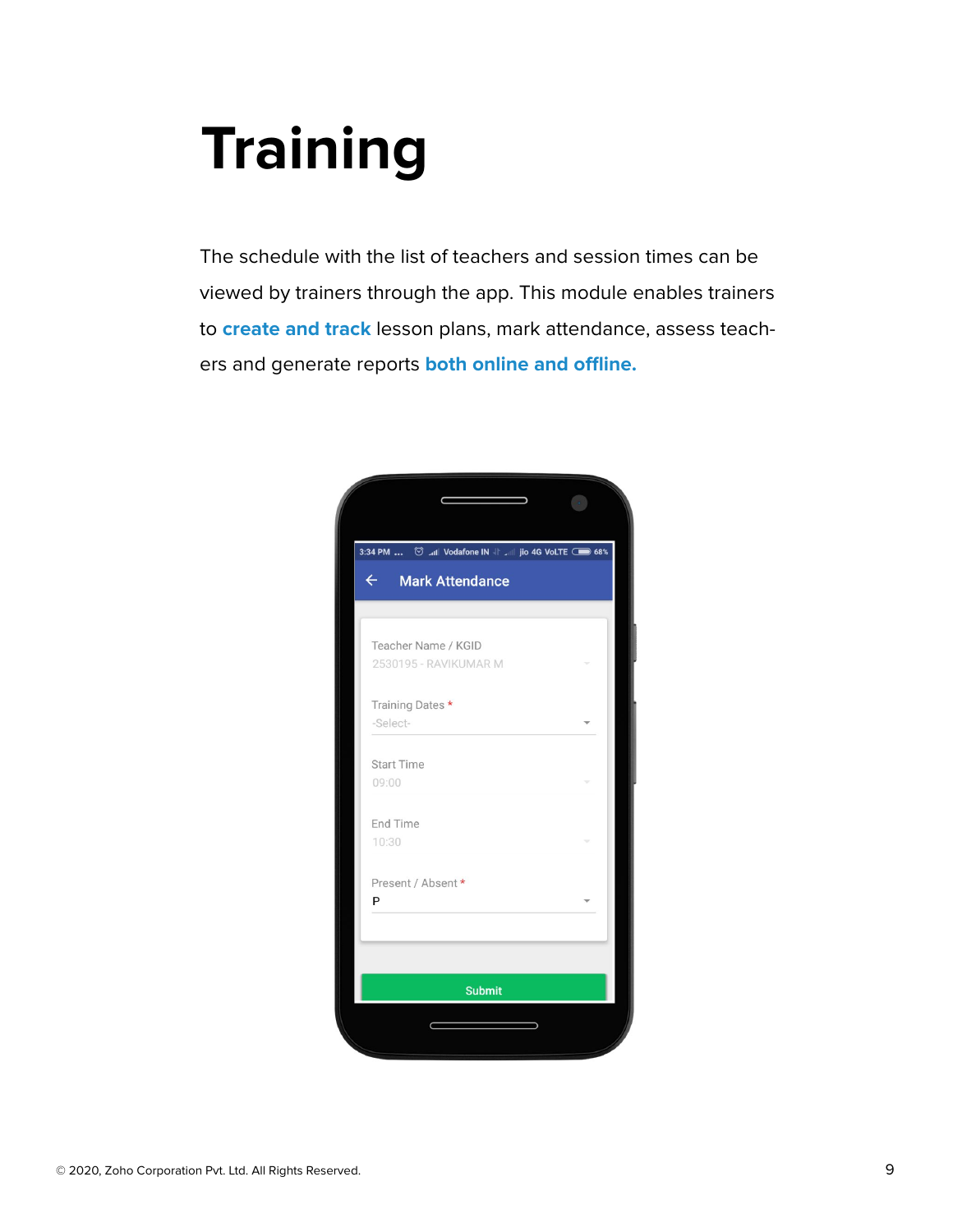#### **Personalized dashboard**

The app calculates the grades and attendance percentage of all teachers and **provides insights** on course progress, learner progress, enrolment trends, and overall performance of the batch.



#### **Feedback**

Upon course completion, teachers can provide feedback about

the course and the trainer through the mobile app.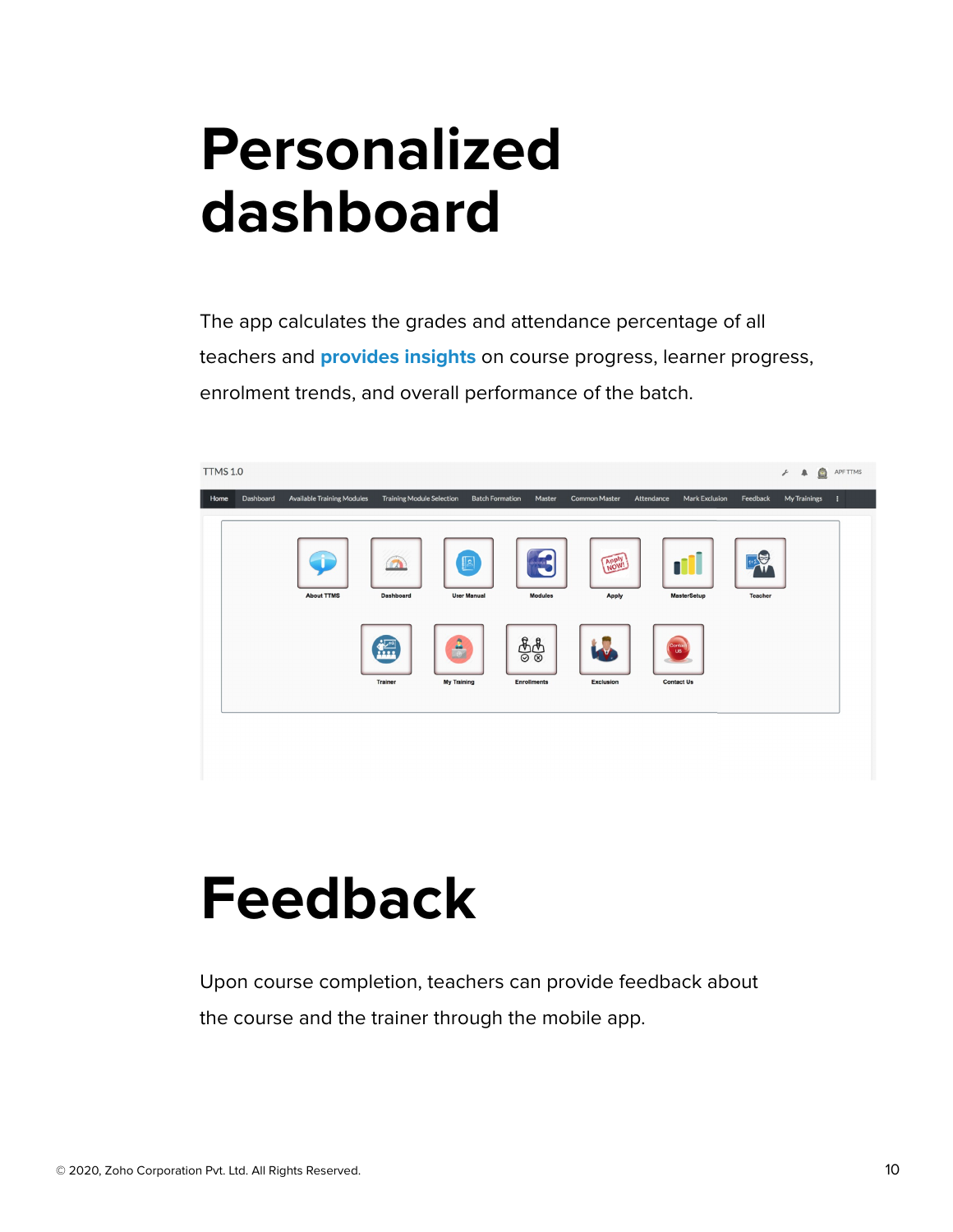#### **Help desk**

To manage teachers' questions, **Zoho Desk** has been set up and managed by administrators to respond to and **resolve their issues.**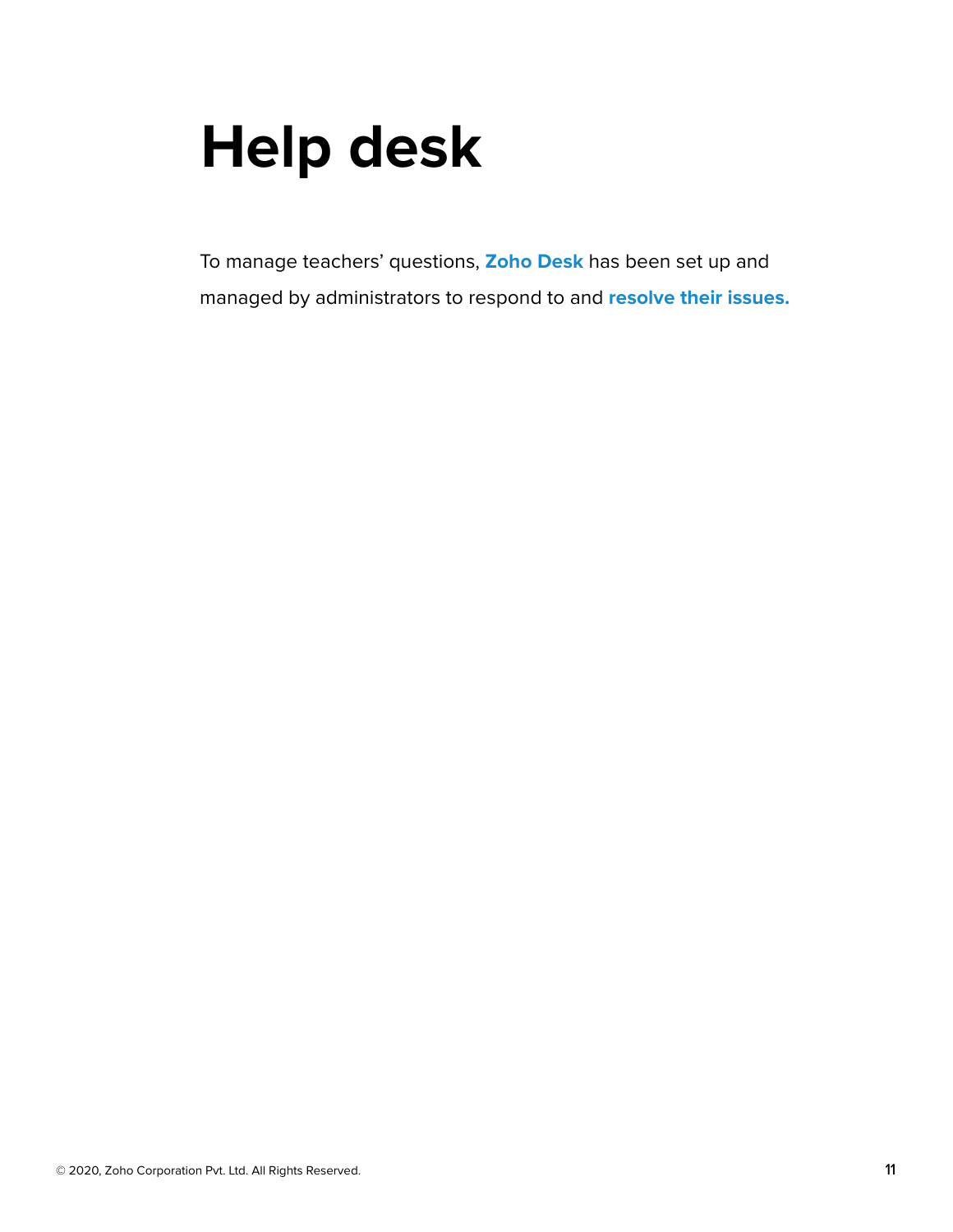#### **When thoughts became apps**

**5,000+ Trainers employed**

**2,000+ trainings conducted**

**200,000+ Teachers trained**

Zoho Creator has created opportunities to refute the stereotypical notions around education, reasserting the fact that learning is alifelong process that must not be restricted to a particular age or time.

Teachers considered this professional development to have a large impact on their careers, and this provided a rationale for further expanding this initiative to other parts of the country. Teachers stand to benefit, but most importantly, so do their students.

This is the first time in India where thousands of teachers are undergoing voluntary training based on their choices and preferences—and Zoho has been an integral part of this radical initiative.